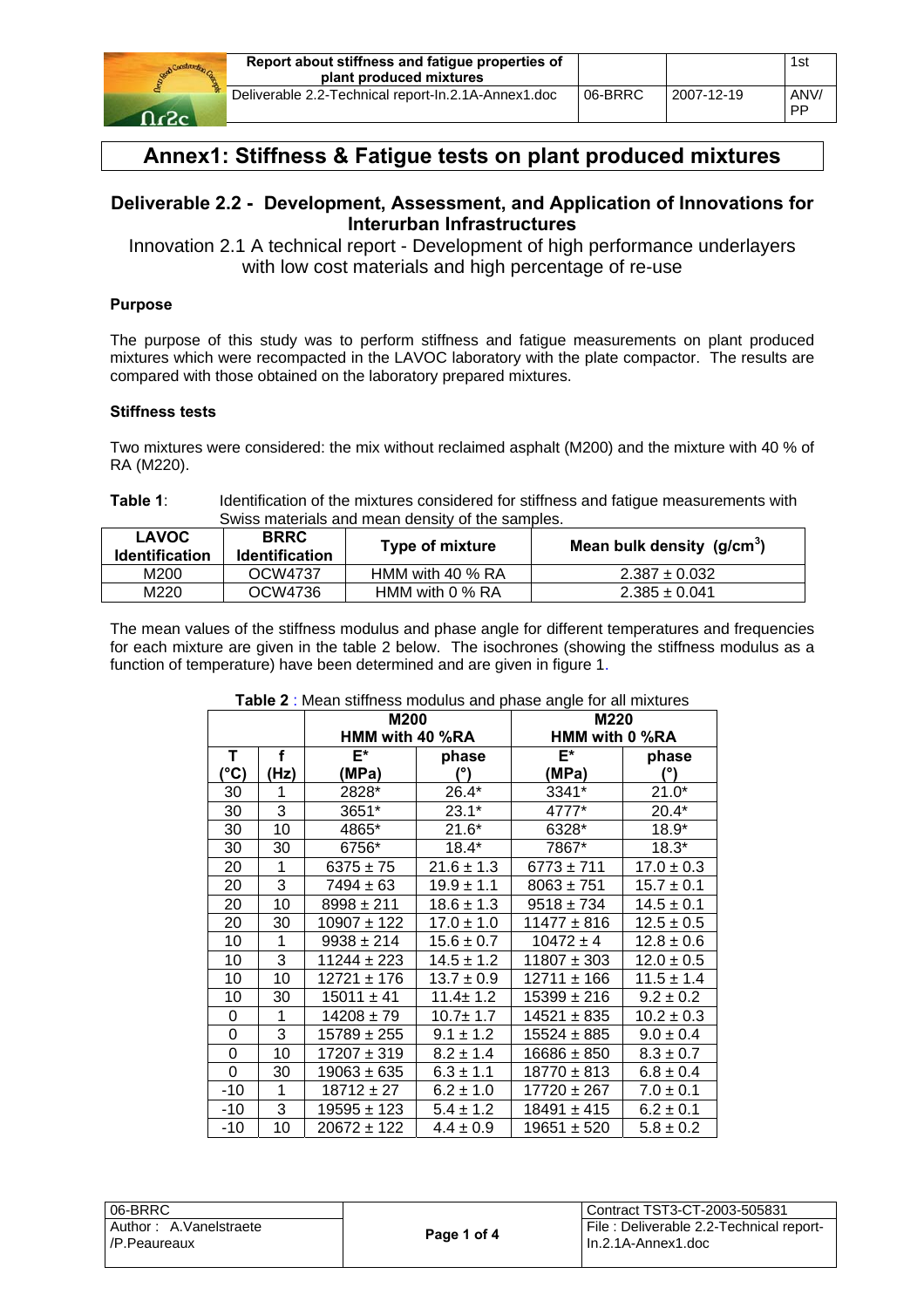

| Report about stiffness and fatigue properties of<br>plant produced mixtures |         |            | 1st               |
|-----------------------------------------------------------------------------|---------|------------|-------------------|
| Deliverable 2.2-Technical report-In.2.1A-Annex1.doc                         | 06-BRRC | 2007-12-19 | ANV/<br><b>PP</b> |

| $-10$ | 30 | $22734 \pm 243$  | $3.1 \pm 0.6$ | $21587 \pm 490$ | $4.0 \pm 0.2$ |
|-------|----|------------------|---------------|-----------------|---------------|
| $-20$ |    | $23809 \pm 1399$ | $42+11$       | $20800 \pm 349$ | $5.0 \pm 0.1$ |
| $-20$ | 3  | $24149 \pm 1236$ | $3.3 \pm 0.5$ | $21374 \pm 347$ | $4.1 \pm 0.2$ |
| $-20$ | 10 | $23353 \pm 246$  | $2.7 \pm 0.2$ | $22055 \pm 443$ | $3.2 \pm 0.4$ |
| $-20$ | 30 | $25162 \pm 227$  | $1.5 \pm 0.3$ | $23868 \pm 473$ | $2.5 \pm 0.6$ |

\*only one sample was measured at +30°C



**Figure 1** Isochones showing the stiffness modulus as a function of temperature for the various mixtures. Two mixtures (M499 and M501) were less compacted.

Table 3 gives a comparison of the mean stiffness modulus and phase angle of the different mixtures at temperatures of 0, 20 and 30°C and for a frequency of 1 and 10 Hz. The modulus value at 15°C is also given, as it is taken up in the French tender specifications (> 14000 MPa).

The values at 15°C and 10 Hz are interpolation values determined from the master curves.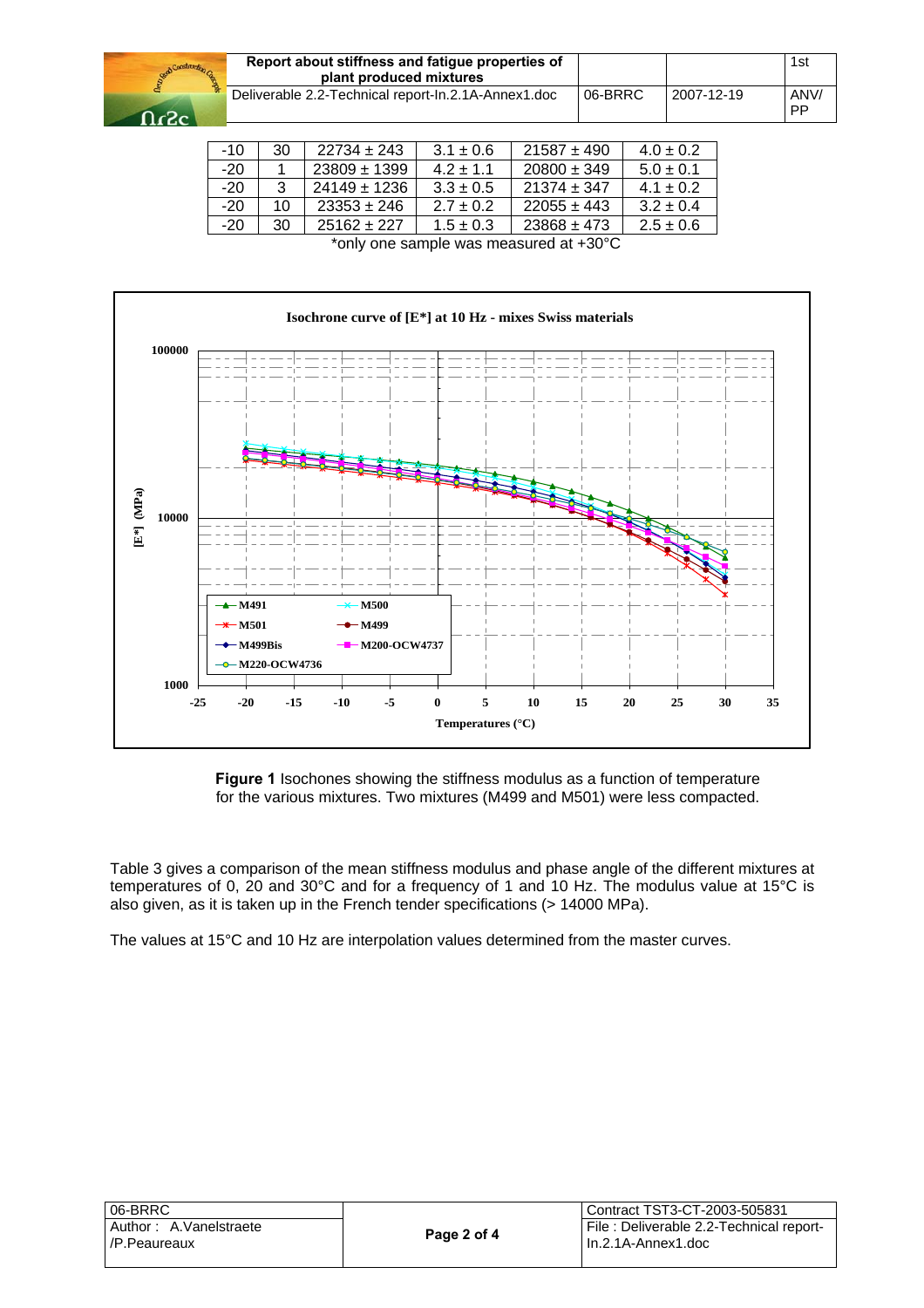

**Table 3** : Comparison of stiffness moduli and phase angles at 30, 20, 15 and 0°C.

| Mix          | T<br>$(^{\circ}C)$ | f(Hz) | M491<br>without<br>RA | M499*<br>with<br>40%<br>RA,<br>5.8%b | M499<br><b>Bis</b><br>with<br>40%<br>RA,<br>$5.8%$ b | M200<br>with<br>40%R<br>A | M220<br><b>Without</b><br>RA |
|--------------|--------------------|-------|-----------------------|--------------------------------------|------------------------------------------------------|---------------------------|------------------------------|
|              | 30                 |       | 5490                  | 3880                                 | 4200                                                 | 4865                      | 6328                         |
|              | 20                 | 10    | 11140                 | 8330                                 | 9700                                                 | 8998                      | 9518                         |
| $E^*$        | 15                 |       | 13900                 | 10580                                | 12050                                                | 11065                     | 11808                        |
| (MPa)        | 0                  |       | 20580                 | 16590                                | 18230                                                | 17207                     | 16686                        |
|              | 30                 |       | 3160                  | 2150                                 | 2300                                                 | 2892                      | 3341                         |
|              | 20                 | 1     | 7920                  | 5340                                 | 6700                                                 | 6375                      | 6773                         |
|              | 0                  |       | 17600                 | 14240                                | 15350                                                | 14208                     | 14521                        |
|              | 30                 |       | 19.6                  | 22.8                                 | 24.1                                                 | 21.6                      | 18.9                         |
|              | 20                 | 10    | 13.6                  | 15.7                                 | 14.7                                                 | 8998                      | 14.5                         |
| <b>Phase</b> | 0                  |       | 7.2                   | 6.9                                  | 6.9                                                  | 17207                     | 8.3                          |
| (°)          | 30                 |       | 22.5                  | 25.6                                 | 28.1                                                 | 26.4                      | 21.0                         |
|              | 20                 | 1     | 15.1                  | 19.0                                 | 16.9                                                 | 21.6                      | 17.0                         |
|              | 0                  |       | 8.5                   | 7.6                                  | 7.9                                                  | 10.7                      | 10.2                         |

\* less compacted mixture

From figure 1 and table 3 it can be concluded that comparable results were found for the plant produced and laboratory produced mixtures, however with some differences. The plant produced mix without RA is less stiff at moderate and low temperatures than the laboratory produced mixture. The mixture with 40 % RA shows more similar results with the laboratory produced mixtures and is somewhat stiffer at high temperatures. These differences do however not change the earlier conclusions.

#### **Fatigue tests**

The different fatigue curves are given in figure 2.

**Table 4:** Results for fatigue experiments at 15 ° and 10 Hz (controlled stress)

| <b>Fully tested mixtures</b>                                     |       |       |                  |                   |       |                           |
|------------------------------------------------------------------|-------|-------|------------------|-------------------|-------|---------------------------|
| Mix                                                              | a     | K     | 6ع.<br>(µstrain) | n                 | $r^2$ | $N_{\epsilon}$ 120µstrain |
| M491 : high<br>stiffness without RA<br>(Swiss)                   | 0.097 | 544.3 | 143.2            | 10                | 0.92  | 6242340                   |
| M499* high stiffness<br>(Swiss) with 40 %<br>RA and 5,8 %b       | 0.158 | 946.1 | 106.9            | $12 \overline{ }$ | 0.87  | 480746                    |
| M499 Bis<br>high stiffness<br>(Swiss) with 40 %<br>RA and 5,8 %b | 0.131 | 760.5 | 123.7            | 12                | 0.87  | 1258614                   |
| M200<br>HMM with 40 %RA                                          | 0.121 | 664.3 | 125.5            | 10                | 0.88  | 1451251                   |
| M220<br>HMM with 0 %RA                                           | 0.096 | 501.7 | 134.0            | 10                | 0.85  | 3181948                   |

\* less compacted mixture